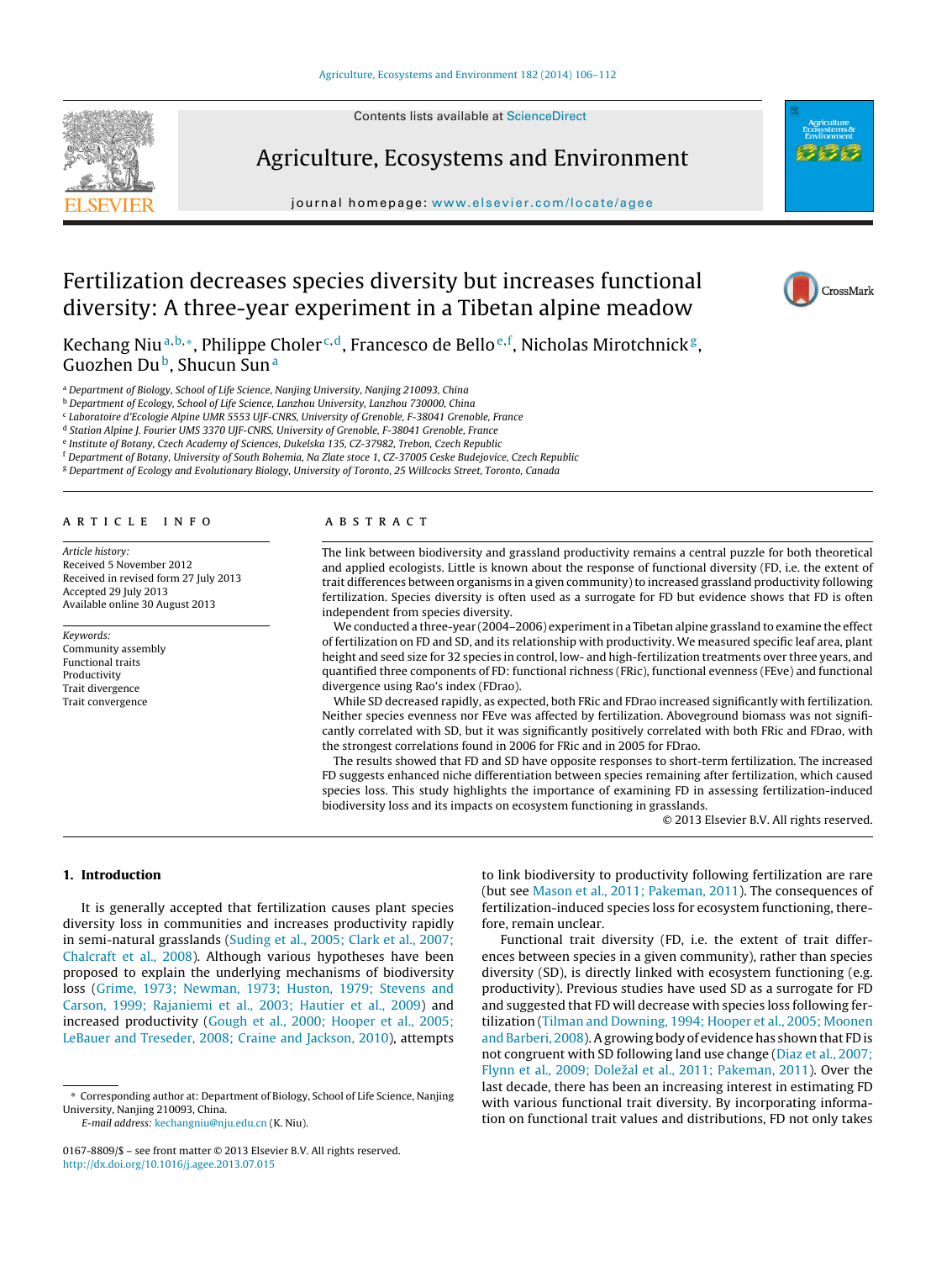into account the functional differences between species, but also incorporates functional trait variation between populations and across individuals within some populations ([Mason](#page-6-0) et [al.,](#page-6-0) [2005;](#page-6-0) [Leps](#page-6-0) et [al.,](#page-6-0) [2006;](#page-6-0) Lepš et al., [2011\).](#page-6-0) As such, examining FD in contrasting habitats has been proposed as a promise way to understand trait-based community assembly ([Mouchet](#page-6-0) et [al.,](#page-6-0) [2010;](#page-6-0) [Spasojevic](#page-6-0) [and](#page-6-0) [Suding,](#page-6-0) [2012;](#page-6-0) [Mason](#page-6-0) et [al.,](#page-6-0) [2013\)](#page-6-0) as well as identify the consequences of species loss due to land use change for ecosystem functioning ([Cadotte](#page-5-0) et [al.,](#page-5-0) [2011;](#page-5-0) [Wellstein](#page-5-0) et [al.,](#page-5-0) [2011\).](#page-5-0)

Previous studies in Tibetan grasslands showed that fertilization increased aboveground biomass, and decreased SD due to increased competition for both light and nutrients [\(Luo](#page-6-0) et [al.,](#page-6-0) [2006;](#page-6-0) [Niu](#page-6-0) et [al.,](#page-6-0) [2008,](#page-6-0) [2009;](#page-6-0) [Li](#page-6-0) et [al.,](#page-6-0) [2011\)](#page-6-0) or water limitation [\(Bagchi](#page-5-0) [and](#page-5-0) [Ritchie,](#page-5-0) [2010\).](#page-5-0) We hypothesized that changes in FD following fertilization would result from two antagonistic mechanisms. On the one hand, FD will decrease because of competitive exclusion and species loss ([Leibold,](#page-6-0) [1997;](#page-6-0) [Grime,](#page-6-0) [2006;](#page-6-0) [Mayfield](#page-6-0) [and](#page-6-0) [Levine,](#page-6-0) [2010\).](#page-6-0) On the other hand, trait divergence, the tendency of species to be functionally different from each other to limit competition between them, will increase because of stronger competition and niche differentiation between persisting species [\(MacArthur](#page-6-0) [and](#page-6-0) [Levins,](#page-6-0) [1967;](#page-6-0) [Navas](#page-6-0) [and](#page-6-0) [Violle,](#page-6-0) [2009;](#page-6-0) [Mouchet](#page-6-0) et [al.,](#page-6-0) [2010;](#page-6-0) [Mason](#page-6-0) et [al.,](#page-6-0) [2011\).](#page-6-0) Ultimately, the FD response to fertilization will depend on the balance between these two mechanisms. Theoretically, a maximal FD would be found at intermediate levels of competition [\(Navas](#page-6-0) [and](#page-6-0) [Violle,](#page-6-0) [2009\).](#page-6-0) Accordingly, we assumed that FD will increase in short-term fertilization due to increased niche differentiation despite species loss. We also hypothesized that FD could have a stronger positive correlation with community productivity than SD because it is directly linked to trait-based effects on ecosystem functions ([Grime,](#page-6-0) [1998;](#page-6-0) [Lavorel](#page-6-0) [and](#page-6-0) [Garnier,](#page-6-0) [2002;](#page-6-0) [Gross](#page-6-0) et [al.,](#page-6-0) [2007\).](#page-6-0) To test these hypotheses, we quantified three components of FD (functional richness, Rao's index of functional divergence, and functional evenness) in response to fertilization. We measured specific leaf area, mature plant height, and seed size, which indicate three key dimensions of life history and ecological strategy ([Westoby,](#page-6-0) [1998;](#page-6-0) [Westoby](#page-6-0) et [al.,](#page-6-0) [2002\).](#page-6-0) These traits were measured on constituent species from both control and fertilized communities.

# **2. Material and methods**

# 2.1. Study site

The experiment was conducted in the MaQu branch of the Alpine Meadow and Wetland Ecosystems Research Station of Lanzhou University (N 33°59', E 102°00', and altitude 3500m). The site is located in MaQu County, in the eastern part of the Tibetan Plateau, Gansu province, China. The mean annual temperature is  $1.2 \degree C$ , ranging from −10 ◦C in January to 11.7 ◦C in July. The mean annual precipitation from 1975 to 2010 was 620 mm, with rain occurring mainly during the short, cool summer. The annual duration of cloud-free solar radiation is about 2580 h. For further details about the field site see [Niu](#page-6-0) et [al.](#page-6-0) [\(2008,](#page-6-0) [2009\).](#page-6-0)

# 2.2. Experimental design

A flat 13 ha alpine grassland was enclosed within 58 ha of fenced grassland in October 1999. During the years of the experiment, grazing was allowed in the enclosure only during the non-productive winter months. In late May 2004, thirty 5 m  $\times$  8 m plots, each separated by 2 m, were laid out in a  $5 \text{ m} \times 8 \text{ m}$  area of relatively homogeneous grassland at the enclosed site (SFig. 1a in supplementary material). We randomly allocated control, low- and high-fertilizer addition treatments (30 and 60 g fertilizer,

respectively, per square meter for the latter two) to these plots. Hence, each treatment was replicated ten times (arrangement of randomized plots as in SFig. 1b). A slow-release, pelletized fertilizer (30 g/m<sup>2</sup> of (NH<sub>4</sub>)<sub>2</sub>HPO<sub>4</sub>, 18% N and 46% P) was hand-broadcast once annually at the end of May during drizzly days to avoid the need for watering. Each plot was divided into two parts: a 5 m  $\times$  5 m subplot for measurements of plant traits and a  $5 \text{ m} \times 3 \text{ m}$  subplot for community monitoring and biomass harvest (SFig. 1c). In a previous study, we reported that photosynthetically active radiation 10 cm above the soil surface decreased 50–70%, while soil available nitrogen increased 36–66%, in fertilized plots relative to control [\(Luo](#page-6-0) et [al.,](#page-6-0) [2006;](#page-6-0) [Niu](#page-6-0) et [al.,](#page-6-0) [2009\).](#page-6-0)

## 2.3. Community and trait measurements

In the middle of September 2004, 2005 and 2006, a 0.5 m  $\times$  0.5 m quadrat was harvested within the  $5 \text{ m} \times 3 \text{ m}$  subplot of each plot. Harvested quadrats were located in different places each year. The number ofindividuals was counted for each species before clipping. For clonal plants, the term "individual" refers to ramets ([Luo](#page-6-0) et [al.,](#page-6-0) [2006;](#page-6-0) [Niu](#page-6-0) et [al.,](#page-6-0) [2008,](#page-6-0) [2009\).](#page-6-0) These are functionally equivalent to tillers in grasses and rosettes or rooting branches in forbs. Aboveground green parts (stems and leaves) were sorted by species and brought to the laboratory. Community aboveground biomass was calculated by summing all dried biomass of harvested individuals within a quadrat.

Based on previous studies, we measured functional traits on the 32 most common species in control, low, and high fertilized plots. These species accounted for 85–95% of the aboveground biomass and 80–90% of the vegetation cover of the total plant community [\(Luo](#page-6-0) et [al.,](#page-6-0) [2006;](#page-6-0) [Niu](#page-6-0) et [al.,](#page-6-0) [2008,](#page-6-0) [2009\).](#page-6-0) The Leaf-Height-Seed scheme proposed that three key functional traits—specific leaf area (SLA), mature plant height and seed size—could capture the main axes of variation in ecological strategies between species ([Westoby,](#page-6-0) [1998;](#page-6-0) [Westoby](#page-6-0) et [al.,](#page-6-0) [2002\).](#page-6-0) Accordingly, we chose SLA, mature height and seed size to estimate key dimensions of ecological strategies. In August 2005 and 2006, we randomly sampled 2–3 individuals and mature leaves (one leaf per individual) at fruiting time for each of the 32 species in each  $5 \text{ m} \times 5 \text{ m}$  subplot to measure mature height and SLA, respectively [\(Cornelissen](#page-5-0) et [al.,](#page-5-0) [2003\).](#page-5-0) The leaf was scanned to measure leaf area in the field before being dried at 80 ℃ for 48 h and weighed for biomass to the nearest 10−<sup>4</sup> g using a balance (made by Shanghai Yingpai Scales Co., Ltd). We also collected approximately 500 mature seeds from 20 to 30 individuals of each of the 32 species in the fenced control plots over the three years. Seeds have been found to have a relatively constant size within a species across environments in our long-term investigation. Collected seeds were dried at room temperature (approximately 15 ◦C). Three replicates of 100 dried seeds were weighed for each species.

# 2.4. Data analysis

We calculated the relative abundance of each species in each quadrat as a ratio of individuals of a given species to the total number of individuals of all species in the quadrat. In each quadrat, species richness, the Shannon index of species diversity, and species evenness were calculated based on the number of species and the number of individuals within each species. We calculated the means of SLA and mature height with 25–30 replicates for each species in control, low- and high-fertilized plots in 2005 and 2006. Since seed sizes were relatively constant, we calculated the means of seed size with 3 replicates in control plots for each species and used these means for fertilized treatments in each year. The means of measured traits in each treatment over three years are listed in the supplementary materials (STable 1). In 2004, we did not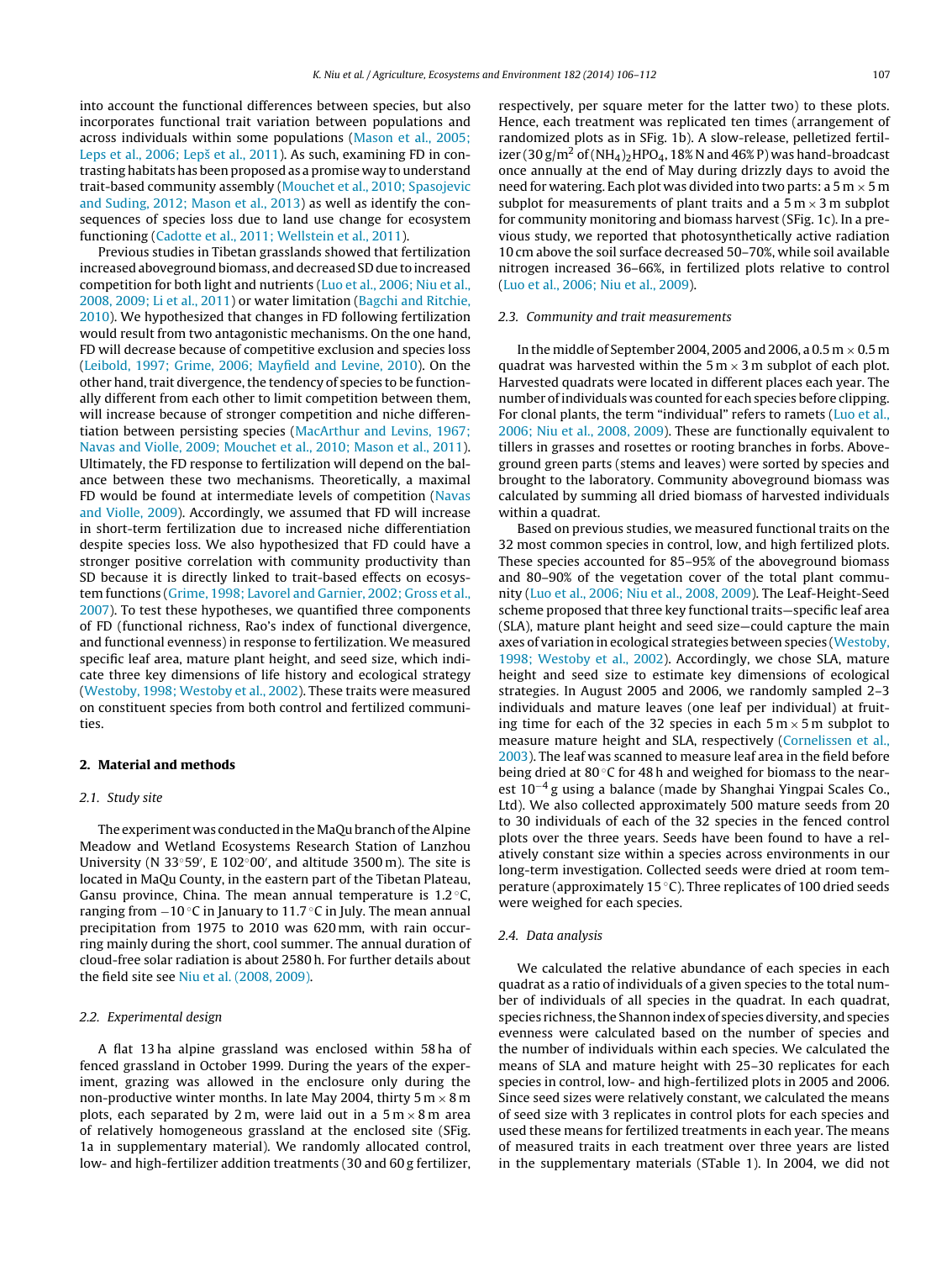| Species diversity (SD) and functional diversity (FD) measures. |  |  |  |  |  |
|----------------------------------------------------------------|--|--|--|--|--|
|----------------------------------------------------------------|--|--|--|--|--|

| Index                                          | Formula                                                                                                     | Terms meaning                                                                                                                                                         | Reference                                        |
|------------------------------------------------|-------------------------------------------------------------------------------------------------------------|-----------------------------------------------------------------------------------------------------------------------------------------------------------------------|--------------------------------------------------|
| Species richness                               | $S = N$                                                                                                     | N: number of species                                                                                                                                                  | Casanoves et al. (2011)                          |
| Shannon index of SD                            | $H = -\sum p_i \ln(p_i)$                                                                                    | <i>i</i> , <i>j</i> : species <i>i</i> , $j = 1, \ldots, S$                                                                                                           | Casanoves et al. (2011)                          |
|                                                |                                                                                                             | $p_i$ : relative abundance of the <i>i</i> th species                                                                                                                 |                                                  |
| Species evenness<br><b>Functional richness</b> | $E = H/ln(S)$<br>Quickhull algorithm                                                                        |                                                                                                                                                                       | Casanoves et al. (2011)<br>Mouchet et al. (2010) |
| Rao index of FD                                | $s - 1$ $s - 1$<br>Rao = $\sum d_{ij}p_ip_j$<br>$i-1$ $j=i+1$                                               | $x_{ti}$ : tth trait value of <i>i</i> th species                                                                                                                     | Mouchet et al. (2010)                            |
|                                                |                                                                                                             | $T:$ number of traits<br>$d_{ti}$ : Euclidian dissimilarity between the traits of each pair of species i                                                              |                                                  |
|                                                |                                                                                                             | and $j$ : $d_{ij} = \sum (x_{tj} - x_{ti})^2$                                                                                                                         |                                                  |
| <b>Functional evenness</b>                     | $\text{FEve} = \frac{\sum_{i=1}^{s-1} \min\left(\text{PEW}_i, \frac{1}{S-1}\right) - \frac{1}{S-1}}{1 - 1}$ | Partial weighted evenness: $PEW_i = \frac{EW_{bl}}{\displaystyle\sum_{b=1}^{s-1} EW_{bl}}$ Weighted evenness: $EW_{bl} = \frac{d_{ij}}{p_i+p_j}$<br>bl: branch length | Mouchet et al. (2010)                            |

measure SLA and mature height but instead used the mean trait values measured in 2005 and 2006 due to relatively small changes in trait values between years (STable 1 and [Niu](#page-6-0) et [al.,](#page-6-0) [2008,](#page-6-0) [2009\).](#page-6-0) Moreover, our study focuses on comparing FD between treatments based on interspecific trait variability, rather than intraspecific trait variability or comparing FD between years. It is assumed that species hierarchy was mostly well conserved for SLA and mature height across years and environments [\(Garnier](#page-6-0) et [al.,](#page-6-0) 2001; Kazakou et [al.,](#page-6-0) [2013\).](#page-6-0)

Although various indices have been proposed to disentangle distinct components of FD, [Mouchet](#page-6-0) et [al.](#page-6-0) [\(2010\)](#page-6-0) recently addressed the fact that most of them are redundant and they recommended using three independent components of FD—functional richness (FRic), functional evenness (FEve) and functional divergence (FDiv). Additionally, Rao's index of quadratic entropy (FDrao) has been widely used to indicate functional divergence of traits as it includes variance and functional dispersion and is strongly correlated with FDiv ([Leps](#page-6-0) et [al.,](#page-6-0) [2006;](#page-6-0) [De](#page-6-0) [Bello](#page-6-0) et al., [2011\).](#page-6-0) Accordingly, we chose FRic, FDrao and FEve to examine how different components of FD responded to fertilization. The calculation of diversity indices is summarized in Table 1. We used the fDiversity software program to calculate these indices using an Euclidean distance and an average linkage ([Casanoves](#page-5-0) et [al.,](#page-5-0) [2011\)](#page-5-0) after the traits had been standardized to ensure equal contribution of each trait.

We used linear mixed-effects models to examine the longitudinal (or year-to-year) changes in SD, FD and aboveground biomass for each treatment. The fixed-effects terms were treatment and year. The random-effects term was replicated plots for repeated measures. For all models tested, the observation unit was the plotbased estimate of SD, FD and aboveground biomass and the three levels of variation were (i) variation between treatments, (ii) variation between plots within a treatment and (iii) variation between years within a treatment and within a plot.

Linear mixed-effects models have flexibility in modeling covariance structures for repeated measures data ([Zuur](#page-6-0) et [al.,](#page-6-0) [2009\).](#page-6-0) To account for the within-plot time-dependent correlations, we tested three contrasting covariance structures: (i) a simple case in which there is no correlation between the repeated measures on the same plot, (ii) a constant correlation between repeated measures, irrespective of the considered years and (iii) a first-order

autoregressive covariance structure that assumes a constant correlation between year  $n - 1$  and year n. Model selection was based on the comparison of information criteria. Two criteria were used: theAkaike Information Criteria (AIC), and Schwarz's Bayesian Information Criteria (BIC). Given a set of competing models, we selected the one with the minimum AIC and BIC. For the mixed models, we used the lme functions of the lme4 package ([Bates](#page-5-0) et [al.,](#page-5-0) [2011\)](#page-5-0) developed for the statistical software  $R(R)$  $R(R)$  [Development](#page-6-0) [Core](#page-6-0) [Team,](#page-6-0) [2012\).](#page-6-0)

# **3. Results**

#### 3.1. Effects of fertilization on aboveground biomass, SD and FD

Aboveground biomass increased by 32–36% and 53–54% in lowand high-fertilized plots relative to control, respectively, in 2005 and 2006 ( $F = 12.4 - 18.9$ ,  $p < 0.001$ ). Species richness decreased by 16–24% in fertilized plots relative to control in 2005 and 2006 [\(Fig.](#page-3-0) 1a, [Table](#page-5-0) 2). Shannon diversity decreased by 5–8% in fertilized plots relative to control in 2004 and 2005 ([Fig.](#page-3-0) 1c, [Table](#page-5-0) 2). Functional richness increased by 11–28% and 13–54% in low- and high-fertilized plots relative to control, respectively, in 2004, 2005 and 2006 ([Fig.](#page-3-0) 1b, [Table](#page-5-0) 2). Rao's index of FD increased by 8–27% in fertilized plots relative to control in 2004, 2005 and 2006 ([Fig.](#page-3-0) 1d, [Table](#page-5-0) 2). Neither species evenness nor functional evenness was affected by fertilization [\(Table](#page-5-0) 2). Rao's index of FD and species evenness significantly decreased from the first to the third year, irrespective of the level of fertilization, but neither functional richness nor Shannon diversity nor functional evenness significantly differed among the years ([Table](#page-5-0) 2).

#### 3.2. Relationship between biodiversity and community biomass

Neither species richness [\(Fig.](#page-4-0) 2a) nor the Shannon index of SD [\(Fig.](#page-4-0) 2c) was positively correlated with aboveground biomass. Species richness was even negatively correlated with aboveground biomass in 2005. Contrastingly, both functional richness and Rao's index of FD were significantly positively correlated with aboveground biomass and the correlations were stronger in 2006 for functional richness ([Fig.](#page-4-0) 2b) and in 2005 for Rao's index of FD [\(Fig.](#page-4-0) 2d).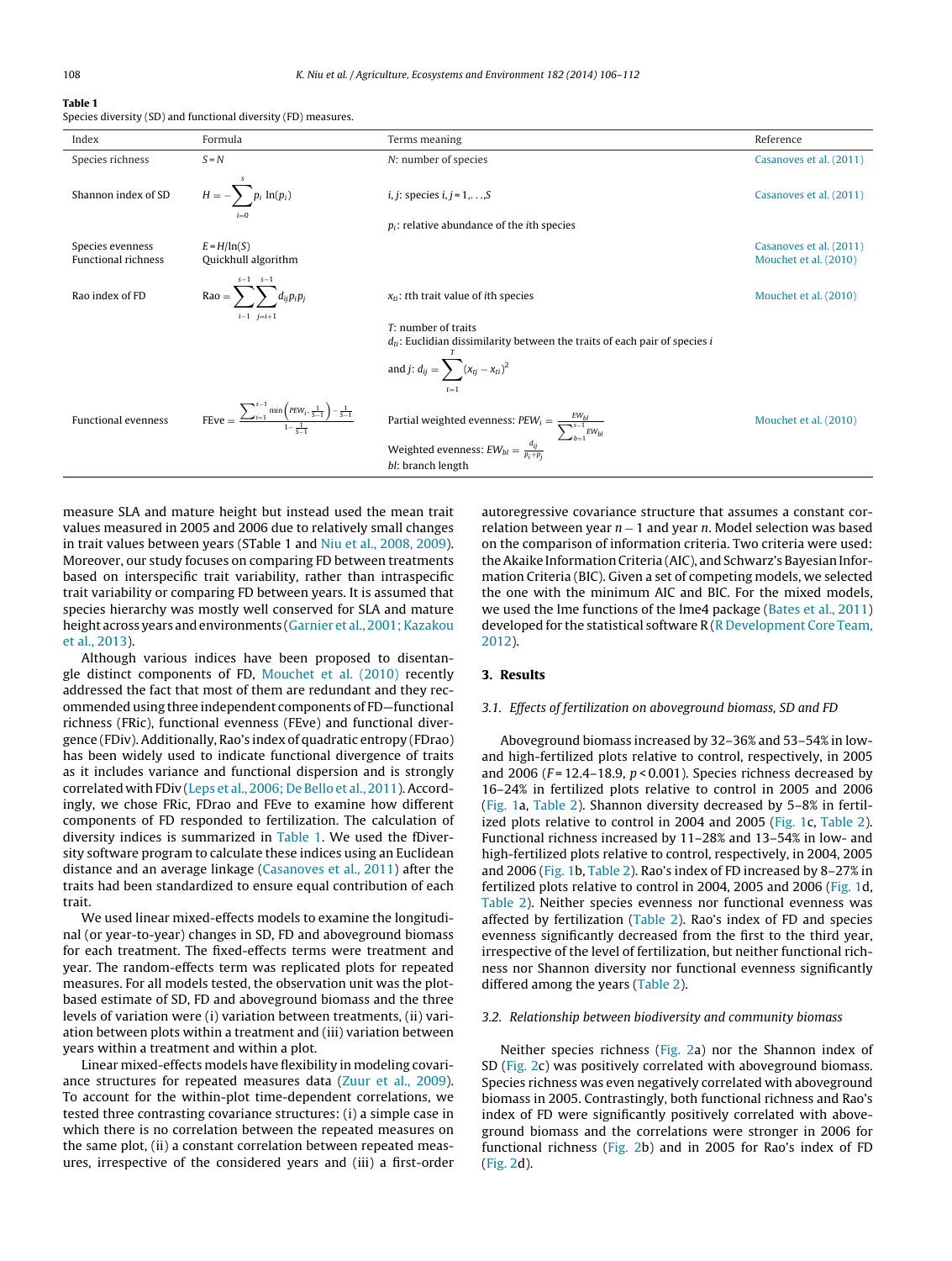<span id="page-3-0"></span>

**Fig. 1.** The response of species diversity (a and c) and functional diversity (b and d) to low and high fertilization in 2004–2006 year.

# **4. Discussion**

# 4.1. FD increased following short-term fertilization

Previous studies have often used SD as a proxy for FD in examining the functional consequences of species loss following land use and climatic changes. Here we showed that FD and SD in Tibetan grasslands have opposite responses to short-term fertilization. The increase in FD indicated an increase in trait volume filled by the community in terms of mature height, seed size and specific leaf area. This suggests that the increased trait divergence between the persisting species outweighed the decreased trait diversity due to species loss. The increase in trait divergence mainly resulted from asymmetric changes in trait values among species in response to fertilization; e.g. the increase in mature height in dominant grasses was considerably larger than that of rare forbs. These asymmetric changes in trait values often caused increased niche differentiation and limited competition between persisting species in fertilized plots. Additionally, the decrease of niche overlap may also have resulted from few species persisting in fertilized communities. The decrease of trait and species diversity was either a result of the loss of species with small individuals [\(Luo](#page-6-0) et [al.,](#page-6-0) [2006\)](#page-6-0) or from the loss of inferior species under enhanced competition for light or soil resources ([Niu](#page-6-0) et [al.,](#page-6-0) [2008;](#page-6-0) [Li](#page-6-0) et [al.,](#page-6-0) [2011\).](#page-6-0)

FRic was primarily influenced by changes in species trait values, e.g. significantly asymmetric changes in species height and SLA in response to fertilization, rather than by trait abundance (individual number of species) changes. As a result, FRic increased greatly in high-fertilized plots in the first and third years (Fig. 1b), during which few species disappeared (Fig. 1a) but asymmetric change in traits increased (STable 1). FDrao was highly sensitive to asymmetric changes in the numbers of individuals among species, which resulted in FDrao significantly increasing during the first year as many small individuals were lost (individuals-weighted Shannon index decreased, [Fig.](#page-4-0) 2c), due to self-thinning following fertilization [\(Stevens](#page-6-0) [and](#page-6-0) [Carson,](#page-6-0) [1999;](#page-6-0) [Luo](#page-6-0) et [al.,](#page-6-0) [2006\).](#page-6-0) Consequently, in the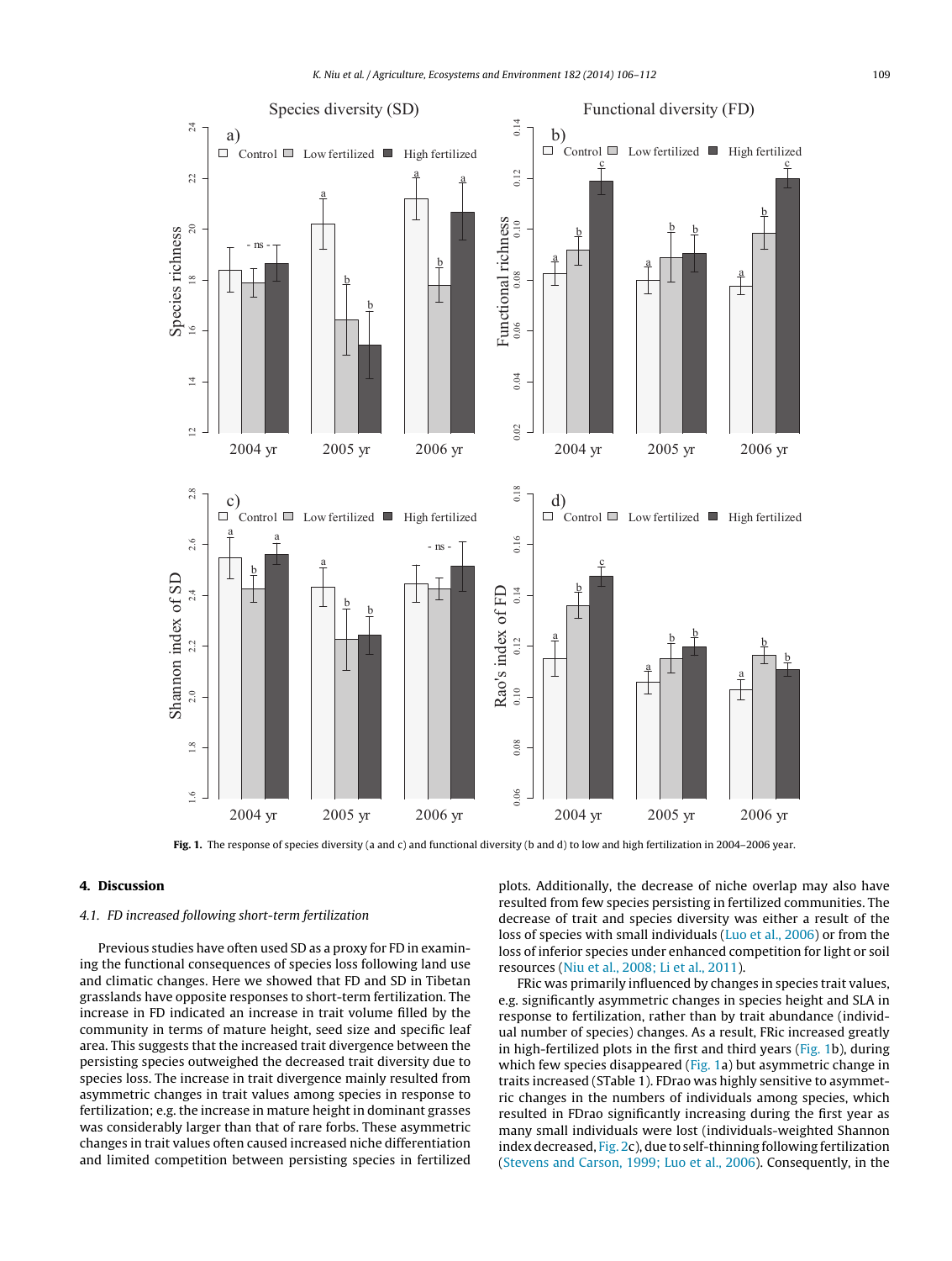<span id="page-4-0"></span>

**Fig. 2.** The relationships between community biomass and species diversity (SD, a and c) or functional diversity (FD, b and d) overall (regression coefficient at the top) and in 2005 and 2006 year (regression coefficient in legend box).

third year, when many individuals were lost, the decrease in trait diversity was larger than the increase in trait divergence, and FDrao in high-fertilized plots fell. We expect that the communities would have hosted more functionally similar species (decreased FD) with few grass species dominating in fertilized plots if we had continued to apply fertilizer in the grassland after the third year, as predicted in previous studies ([Grime,](#page-6-0) [2006\).](#page-6-0) This indicates that increased FD following short-term fertilization may be a transient phenomenon. In early years, niche differentiation is a dominant assembly process in fertilized plots, while in the later years competitive exclusion may cause persisting species to become more functionally similar. In this light, our results support the hypothesis of [Navas](#page-6-0) [and](#page-6-0) [Violle](#page-6-0) [\(2009\)](#page-6-0) that FD will increase with competition and maximal FD will be found at intermediate levels of competition. Indeed, some recent studies also report increased trait diversity with niche differentiation or productivity (Doležal et [al.,](#page-5-0) [2011;](#page-5-0) [Mason](#page-5-0) et al., [2011;](#page-5-0) [Reich](#page-5-0) et [al.,](#page-5-0) [2012\).](#page-5-0) In summary, by taking into account the considerably asymmetric change in species traits, we highlight the

importance of species adaptation and niche differentiation in biodiversity assembly in short-term fertilized grasslands. Although the results contradict previous predictions that fertilization should increase similarity in species composition between communities [\(Grime,](#page-6-0) [2006;](#page-6-0) [Mayfield](#page-6-0) [and](#page-6-0) [Levine,](#page-6-0) [2010\),](#page-6-0) we also expect that FD should decrease in fertilized grasslands in the longer term. To clarify the impact of fertilization on trait-based FD, long-term experiments are needed.

# 4.2. FD positively correlated with aboveground biomass following fertilization

In natural and experimental communities, previous studies have documented that plant biodiversity is positively correlated with productivity due to functional complementarity and selection effects ([Huston,](#page-6-0) [1979;](#page-6-0) [Bai](#page-6-0) et [al.,](#page-6-0) [2004;](#page-6-0) [Balvanera](#page-6-0) et [al.,](#page-6-0) [2006;](#page-6-0) [Cardinale](#page-6-0) et [al.,](#page-6-0) [2007\).](#page-6-0) In fertilized communities, researchers have often failed to explain the relationship between declining species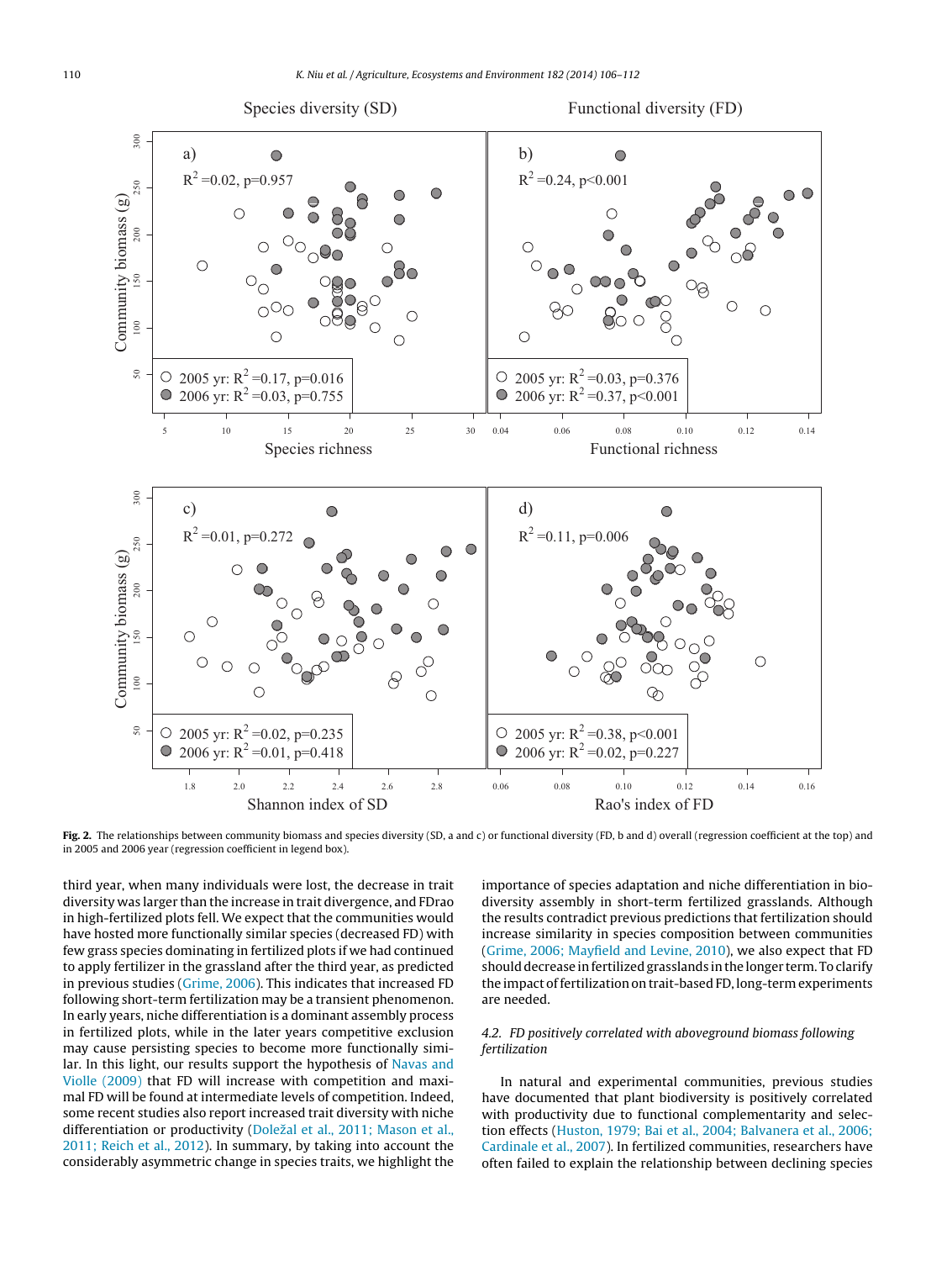#### <span id="page-5-0"></span>**Table 2**

Summary of linear mixed effect model for effects on fertilizations and years on species diversity and functional diversity.

| Response/AIC/BIC                    | <b>Fixed effects</b> |            |    |            |         |  |  |  |
|-------------------------------------|----------------------|------------|----|------------|---------|--|--|--|
|                                     | Value                | Std. error | DF | $t$ -Value | p-Value |  |  |  |
| Species richness/453.61/468.33      |                      |            |    |            |         |  |  |  |
| Intercept                           | 19.95                | 0.50       | 57 | 39.70      | < 0.01  |  |  |  |
| Low fertilized                      | $-2.61$              | 0.72       | 26 | $-3.63$    | < 0.01  |  |  |  |
| High fertilized                     | $-1.83$              | 0.73       | 26 | $-2.51$    | 0.02    |  |  |  |
| Shannon index of SD/8.09/22.82      |                      |            |    |            |         |  |  |  |
| Intercept                           | 2.47                 | 0.03       | 57 | 76.01      | < 0.01  |  |  |  |
| Low fertilized                      | $-0.11$              | 0.05       | 26 | $-2.42$    | 0.02    |  |  |  |
| High fertilized                     | $-0.04$              | 0.05       | 26 | $-0.81$    | 0.42    |  |  |  |
| Species evenness/-244.58/-229.85    |                      |            |    |            |         |  |  |  |
| Intercept                           | 0.85                 | 0.01       | 56 | 67.81      | < 0.01  |  |  |  |
| Years                               | $-0.02$              | 0.01       | 56 | $-2.76$    | 0.01    |  |  |  |
| Low fertilized                      | < 0.01               | 0.02       | 26 | 0.00       | 1.00    |  |  |  |
| High fertilized                     | 0.02                 | 0.02       | 26 | 1.03       | 0.31    |  |  |  |
| Functional richness/-425.68/-413.41 |                      |            |    |            |         |  |  |  |
| Intercept                           | 0.08                 | < 0.01     | 57 | 22.41      | < 0.01  |  |  |  |
| Low fertilized                      | 0.01                 | 0.01       | 26 | 2.58       | 0.02    |  |  |  |
| High fertilized                     | 0.03                 | 0.01       | 26 | 5.86       | < 0.01  |  |  |  |
| Rao index of FD/-469.27/-454.54     |                      |            |    |            |         |  |  |  |
| Intercept                           | 0.12                 | < 0.01     | 56 | 35.04      | < 0.01  |  |  |  |
| Years                               | $-0.01$              | < 0.01     | 54 | $-5.62$    | < 0.01  |  |  |  |
| Low fertilized                      | 0.02                 | < 0.01     | 26 | 3.80       | < 0.01  |  |  |  |
| High fertilized                     | 0.02                 | < 0.01     | 26 | 4.51       | < 0.01  |  |  |  |
| Functional evenness/-212.54/-197.82 |                      |            |    |            |         |  |  |  |
| Intercept                           | 0.66                 | 0.02       | 56 | 44.7       | < 0.01  |  |  |  |
| Years                               | $-0.01$              | 0.01       | 56 | $-0.88$    | 0.38    |  |  |  |
| Low fertilized                      | $-0.03$              | 0.02       | 26 | $-1.65$    | 0.11    |  |  |  |
| High fertilized                     | $-0.01$              | 0.02       | 26 | $-0.44$    | 0.67    |  |  |  |

AIC, Akaike Information Criteria; BIC, the Schwarz's Bayesian Information Criteria; DF, degrees of freedom.

diversity and increased biomass [\(Hooper](#page-6-0) et [al.,](#page-6-0) [2005;](#page-6-0) [Jiang](#page-6-0) et al., [2009\).](#page-6-0) One of the key reasons is the discordance between SD and ecosystem functioning. Consistent with previous studies, our results clearly showed that SD does not positively correlate with aboveground biomass [\(Fig.](#page-4-0) 2a and c).

In our results, the correlation between FD and biomass production was either due to a significant FRic-biomass relationship in 2006 ([Fig.](#page-4-0) 2b) or a significant FDrao-biomass relationship in 2005 ([Fig.](#page-4-0) 2d). The discrepancy between FRic and FDrao may result from the different ways in which they handle trait abundance. A strong positive correlation between FRic and aboveground biomass suggests that species complementarity lead to increased productivity in years following fertilization. Species complementarity may have resulted from coexistence between abundant conservative species (e.g. dominant grasses with low SLA and relatively slow growth rates) and exploitative species (e.g. forbs with high SLA and fast growth rates). The increase in FRic advantaged persisting species more adequately use of light ([Stevens](#page-6-0) [and](#page-6-0) [Carson,](#page-6-0) [1999\)](#page-6-0) or even added soil nutrient [\(Rajaniemi](#page-6-0) et [al.,](#page-6-0) [2003\)](#page-6-0) or water (Bagchi and Ritchie, 2010), which benefited for accumulation of community biomass following fertilization. Since FDrao is more affected by traits of dominant species, a significantly positive relationship between FDrao and aboveground biomass suggests that the mass (selection) effect caused community productivity to increase after fertilization [\(Grime,](#page-6-0) [1998;](#page-6-0) [Lavorel](#page-6-0) [and](#page-6-0) [Garnier,](#page-6-0) [2002;](#page-6-0) [Diaz](#page-6-0) et [al.,](#page-6-0) [2007\).](#page-6-0) Following fertilization, many individual of forbs disappeared due to the increased competition, but grasses became larger, allocated more biomass to vegetative growth and were strong competitors for soil and light resources in fertilized plots [\(Luo](#page-6-0) et [al.,](#page-6-0) [2006;](#page-6-0) [Niu](#page-6-0) et [al.,](#page-6-0) [2008\).](#page-6-0) Our finding is consistent with previous longterm studies in experimental communities, which found that the selection effect was the main driver for increased productivity in

the early years, but the effects of complementarity increased over time (Fargione et al., 2007; Reich et al., 2012). This is also consistent with the observation that fertilized communities with high canopies and high leaf trait diversity often tend to have higher biomass in the later years.

In conclusion, our work highlights the importance of examining FD in assessing fertilization-induced biodiversity loss and its impacts on productivity in grasslands. Further long-term investigation is needed to evaluate the impact of nutrient enrichment on trait-based FD and its consequences for ecosystem functioning.

## **Acknowledgements**

We are grateful to Prof. Dali Guo and several anonymous reviewers for valuable discussion and constructive comments on earlier versions of this manuscript. We are also very thankful to Binbin Zhao, Xianhui Zhou, Peng Jia and Bayaerta for providing invaluable field assistance. We also thank colleagues from the Laboratoire d'Ecologie Alpine in Grenoble, France, for their help in preparing this manuscript. The study was supported by the National Science Foundation of China (grant no 31000198 to Kechang Niu and no 40930533 to Guozhen Du) and National Basic Research Program of China (no 2012CB956304).

# **Appendix A. Supplementary data**

Supplementary data associated with this article can be found, in the online version, at [http://dx.doi.org/10.1016/j.agee.2013.07.015.](http://dx.doi.org/10.1016/j.agee.2013.07.015)

#### **References**

- Bagchi, S., Ritchie, M.E., 2010. [Herbivory](http://refhub.elsevier.com/S0167-8809(13)00251-X/sbref0005) [and](http://refhub.elsevier.com/S0167-8809(13)00251-X/sbref0005) [plant](http://refhub.elsevier.com/S0167-8809(13)00251-X/sbref0005) [tolerance:](http://refhub.elsevier.com/S0167-8809(13)00251-X/sbref0005) [experimental](http://refhub.elsevier.com/S0167-8809(13)00251-X/sbref0005) [tests](http://refhub.elsevier.com/S0167-8809(13)00251-X/sbref0005) [of](http://refhub.elsevier.com/S0167-8809(13)00251-X/sbref0005) [alternative](http://refhub.elsevier.com/S0167-8809(13)00251-X/sbref0005) [hypotheses](http://refhub.elsevier.com/S0167-8809(13)00251-X/sbref0005) [involving](http://refhub.elsevier.com/S0167-8809(13)00251-X/sbref0005) [non-substitutable](http://refhub.elsevier.com/S0167-8809(13)00251-X/sbref0005) [resources.](http://refhub.elsevier.com/S0167-8809(13)00251-X/sbref0005) [Oikos](http://refhub.elsevier.com/S0167-8809(13)00251-X/sbref0005) [120,](http://refhub.elsevier.com/S0167-8809(13)00251-X/sbref0005) [119](http://refhub.elsevier.com/S0167-8809(13)00251-X/sbref0005)–[127.](http://refhub.elsevier.com/S0167-8809(13)00251-X/sbref0005)
- Bai, Y.F., Han, X.H., Wu, J.G., Chen, Z.Z., Li, L.H., 2004. [Ecosystem](http://refhub.elsevier.com/S0167-8809(13)00251-X/sbref0010) [stability](http://refhub.elsevier.com/S0167-8809(13)00251-X/sbref0010) [and](http://refhub.elsevier.com/S0167-8809(13)00251-X/sbref0010) [com](http://refhub.elsevier.com/S0167-8809(13)00251-X/sbref0010)[pensatory](http://refhub.elsevier.com/S0167-8809(13)00251-X/sbref0010) [effects](http://refhub.elsevier.com/S0167-8809(13)00251-X/sbref0010) [in](http://refhub.elsevier.com/S0167-8809(13)00251-X/sbref0010) [the](http://refhub.elsevier.com/S0167-8809(13)00251-X/sbref0010) [Inner](http://refhub.elsevier.com/S0167-8809(13)00251-X/sbref0010) [Mongolia](http://refhub.elsevier.com/S0167-8809(13)00251-X/sbref0010) [grassland.](http://refhub.elsevier.com/S0167-8809(13)00251-X/sbref0010) [Nature](http://refhub.elsevier.com/S0167-8809(13)00251-X/sbref0010) [431,](http://refhub.elsevier.com/S0167-8809(13)00251-X/sbref0010) [181](http://refhub.elsevier.com/S0167-8809(13)00251-X/sbref0010)–[184.](http://refhub.elsevier.com/S0167-8809(13)00251-X/sbref0010)
- Balvanera, P., Pfisterer, A.B., Buchmann, N., He, J.S., Nakashizuka, T., Raffaelli, D., Schmid, B., 2006. [Quantifying](http://refhub.elsevier.com/S0167-8809(13)00251-X/sbref0015) [the](http://refhub.elsevier.com/S0167-8809(13)00251-X/sbref0015) [evidence](http://refhub.elsevier.com/S0167-8809(13)00251-X/sbref0015) [for](http://refhub.elsevier.com/S0167-8809(13)00251-X/sbref0015) [biodiversity](http://refhub.elsevier.com/S0167-8809(13)00251-X/sbref0015) [effects](http://refhub.elsevier.com/S0167-8809(13)00251-X/sbref0015) [on](http://refhub.elsevier.com/S0167-8809(13)00251-X/sbref0015) [ecosystem](http://refhub.elsevier.com/S0167-8809(13)00251-X/sbref0015) [functioning](http://refhub.elsevier.com/S0167-8809(13)00251-X/sbref0015) [and](http://refhub.elsevier.com/S0167-8809(13)00251-X/sbref0015) [services.](http://refhub.elsevier.com/S0167-8809(13)00251-X/sbref0015) [Ecol.](http://refhub.elsevier.com/S0167-8809(13)00251-X/sbref0015) [Lett.](http://refhub.elsevier.com/S0167-8809(13)00251-X/sbref0015) [9,](http://refhub.elsevier.com/S0167-8809(13)00251-X/sbref0015) [1146–1156.](http://refhub.elsevier.com/S0167-8809(13)00251-X/sbref0015)
- Bates, D., Maechler, M., Bolker, B., 2011. [lme4:](http://refhub.elsevier.com/S0167-8809(13)00251-X/sbref0020) [Linear](http://refhub.elsevier.com/S0167-8809(13)00251-X/sbref0020) [Mixed-Effects](http://refhub.elsevier.com/S0167-8809(13)00251-X/sbref0020) [Models](http://refhub.elsevier.com/S0167-8809(13)00251-X/sbref0020) [Using](http://refhub.elsevier.com/S0167-8809(13)00251-X/sbref0020) [S4](http://refhub.elsevier.com/S0167-8809(13)00251-X/sbref0020) [Classes.](http://refhub.elsevier.com/S0167-8809(13)00251-X/sbref0020) [R](http://refhub.elsevier.com/S0167-8809(13)00251-X/sbref0020) [Package](http://refhub.elsevier.com/S0167-8809(13)00251-X/sbref0020) [Version](http://refhub.elsevier.com/S0167-8809(13)00251-X/sbref0020) [0.999375-38.](http://refhub.elsevier.com/S0167-8809(13)00251-X/sbref0020)
- Cadotte, M.W., Carscadden, K., Mirotchnick, N., 2011. [Beyond](http://refhub.elsevier.com/S0167-8809(13)00251-X/sbref0025) [species:](http://refhub.elsevier.com/S0167-8809(13)00251-X/sbref0025) [functional](http://refhub.elsevier.com/S0167-8809(13)00251-X/sbref0025) [diversity](http://refhub.elsevier.com/S0167-8809(13)00251-X/sbref0025) [and](http://refhub.elsevier.com/S0167-8809(13)00251-X/sbref0025) [the](http://refhub.elsevier.com/S0167-8809(13)00251-X/sbref0025) [maintenance](http://refhub.elsevier.com/S0167-8809(13)00251-X/sbref0025) [of](http://refhub.elsevier.com/S0167-8809(13)00251-X/sbref0025) [ecological](http://refhub.elsevier.com/S0167-8809(13)00251-X/sbref0025) [processes](http://refhub.elsevier.com/S0167-8809(13)00251-X/sbref0025) [and](http://refhub.elsevier.com/S0167-8809(13)00251-X/sbref0025) [services.](http://refhub.elsevier.com/S0167-8809(13)00251-X/sbref0025) [J.](http://refhub.elsevier.com/S0167-8809(13)00251-X/sbref0025) [Appl.](http://refhub.elsevier.com/S0167-8809(13)00251-X/sbref0025) [Ecol.](http://refhub.elsevier.com/S0167-8809(13)00251-X/sbref0025) [48,](http://refhub.elsevier.com/S0167-8809(13)00251-X/sbref0025) [1079](http://refhub.elsevier.com/S0167-8809(13)00251-X/sbref0025)–[1087.](http://refhub.elsevier.com/S0167-8809(13)00251-X/sbref0025)
- Cardinale, B.J., Wright, J.P., Cadotte, M.W., Carroll, I.T., Hector, A., Srivastava&para, D.S., Loreau, M.,Weis, J.J., 2007. [Impacts](http://refhub.elsevier.com/S0167-8809(13)00251-X/sbref0030) [of](http://refhub.elsevier.com/S0167-8809(13)00251-X/sbref0030) [plant](http://refhub.elsevier.com/S0167-8809(13)00251-X/sbref0030) [diversity](http://refhub.elsevier.com/S0167-8809(13)00251-X/sbref0030) [on](http://refhub.elsevier.com/S0167-8809(13)00251-X/sbref0030) [biomass](http://refhub.elsevier.com/S0167-8809(13)00251-X/sbref0030) [production](http://refhub.elsevier.com/S0167-8809(13)00251-X/sbref0030) [increase](http://refhub.elsevier.com/S0167-8809(13)00251-X/sbref0030) [through](http://refhub.elsevier.com/S0167-8809(13)00251-X/sbref0030) [time](http://refhub.elsevier.com/S0167-8809(13)00251-X/sbref0030) [because](http://refhub.elsevier.com/S0167-8809(13)00251-X/sbref0030) [of](http://refhub.elsevier.com/S0167-8809(13)00251-X/sbref0030) [species](http://refhub.elsevier.com/S0167-8809(13)00251-X/sbref0030) [complementarity.](http://refhub.elsevier.com/S0167-8809(13)00251-X/sbref0030) [Proc.](http://refhub.elsevier.com/S0167-8809(13)00251-X/sbref0030) [Natl.](http://refhub.elsevier.com/S0167-8809(13)00251-X/sbref0030) [Acad.](http://refhub.elsevier.com/S0167-8809(13)00251-X/sbref0030) [Sci.](http://refhub.elsevier.com/S0167-8809(13)00251-X/sbref0030) [U.](http://refhub.elsevier.com/S0167-8809(13)00251-X/sbref0030) [S.](http://refhub.elsevier.com/S0167-8809(13)00251-X/sbref0030) [A.](http://refhub.elsevier.com/S0167-8809(13)00251-X/sbref0030) [13,](http://refhub.elsevier.com/S0167-8809(13)00251-X/sbref0030) [18123–21812.](http://refhub.elsevier.com/S0167-8809(13)00251-X/sbref0030)
- Casanoves, F., Pla, L., Di Rienzo, J.A., Diaz, S., 2011. [FDiversity:](http://refhub.elsevier.com/S0167-8809(13)00251-X/sbref0035) [a](http://refhub.elsevier.com/S0167-8809(13)00251-X/sbref0035) [software](http://refhub.elsevier.com/S0167-8809(13)00251-X/sbref0035) [package](http://refhub.elsevier.com/S0167-8809(13)00251-X/sbref0035) [for](http://refhub.elsevier.com/S0167-8809(13)00251-X/sbref0035) [the](http://refhub.elsevier.com/S0167-8809(13)00251-X/sbref0035) [integrated](http://refhub.elsevier.com/S0167-8809(13)00251-X/sbref0035) [analysis](http://refhub.elsevier.com/S0167-8809(13)00251-X/sbref0035) [of](http://refhub.elsevier.com/S0167-8809(13)00251-X/sbref0035) [functional](http://refhub.elsevier.com/S0167-8809(13)00251-X/sbref0035) [diversity.](http://refhub.elsevier.com/S0167-8809(13)00251-X/sbref0035) [Methods](http://refhub.elsevier.com/S0167-8809(13)00251-X/sbref0035) [Ecol.](http://refhub.elsevier.com/S0167-8809(13)00251-X/sbref0035) [Evol.](http://refhub.elsevier.com/S0167-8809(13)00251-X/sbref0035) [2,](http://refhub.elsevier.com/S0167-8809(13)00251-X/sbref0035) [233–237.](http://refhub.elsevier.com/S0167-8809(13)00251-X/sbref0035)
- Chalcraft, D.R., Cox, S.B., Clark, C., Cleland, E.E., Suding, K.N., Weiher, E., Pennington, D., 2008. [Scale-dependent](http://refhub.elsevier.com/S0167-8809(13)00251-X/sbref0040) [responses](http://refhub.elsevier.com/S0167-8809(13)00251-X/sbref0040) [of](http://refhub.elsevier.com/S0167-8809(13)00251-X/sbref0040) [plant](http://refhub.elsevier.com/S0167-8809(13)00251-X/sbref0040) [biodiversity](http://refhub.elsevier.com/S0167-8809(13)00251-X/sbref0040) [to](http://refhub.elsevier.com/S0167-8809(13)00251-X/sbref0040) [nitrogen](http://refhub.elsevier.com/S0167-8809(13)00251-X/sbref0040) [enrich](http://refhub.elsevier.com/S0167-8809(13)00251-X/sbref0040)[ment.](http://refhub.elsevier.com/S0167-8809(13)00251-X/sbref0040) [Ecology](http://refhub.elsevier.com/S0167-8809(13)00251-X/sbref0040) [89,](http://refhub.elsevier.com/S0167-8809(13)00251-X/sbref0040) [2165–2171.](http://refhub.elsevier.com/S0167-8809(13)00251-X/sbref0040)
- Clark, C.M., Cleland, E.E., Collins, S.L., Fargione, J.E., Gough, L., Gross, K.L., Pennings, S.C., Suding, K.N., Grace, J.B., 2007. [Environmental](http://refhub.elsevier.com/S0167-8809(13)00251-X/sbref0045) [and](http://refhub.elsevier.com/S0167-8809(13)00251-X/sbref0045) [plant](http://refhub.elsevier.com/S0167-8809(13)00251-X/sbref0045) [community](http://refhub.elsevier.com/S0167-8809(13)00251-X/sbref0045) [deter](http://refhub.elsevier.com/S0167-8809(13)00251-X/sbref0045)[minants](http://refhub.elsevier.com/S0167-8809(13)00251-X/sbref0045) [of](http://refhub.elsevier.com/S0167-8809(13)00251-X/sbref0045) [species](http://refhub.elsevier.com/S0167-8809(13)00251-X/sbref0045) [loss](http://refhub.elsevier.com/S0167-8809(13)00251-X/sbref0045) [following](http://refhub.elsevier.com/S0167-8809(13)00251-X/sbref0045) [nitrogen](http://refhub.elsevier.com/S0167-8809(13)00251-X/sbref0045) [enrichment.](http://refhub.elsevier.com/S0167-8809(13)00251-X/sbref0045) [Ecol.](http://refhub.elsevier.com/S0167-8809(13)00251-X/sbref0045) [Lett.](http://refhub.elsevier.com/S0167-8809(13)00251-X/sbref0045) [10,](http://refhub.elsevier.com/S0167-8809(13)00251-X/sbref0045) [596–607.](http://refhub.elsevier.com/S0167-8809(13)00251-X/sbref0045)
- Cornelissen, J.H.C., Lavoral, S., Garnier, E., Diaz, S., Buchmann, N., Gurvich, D.E., Reich, P.B., ter Steege, H., Morgan, H.D., van der Heijden, M.G.A., Pausas, J.G., Poorter, H., 2003. [A](http://refhub.elsevier.com/S0167-8809(13)00251-X/sbref0050) [handbook](http://refhub.elsevier.com/S0167-8809(13)00251-X/sbref0050) [of](http://refhub.elsevier.com/S0167-8809(13)00251-X/sbref0050) [protocols](http://refhub.elsevier.com/S0167-8809(13)00251-X/sbref0050) [for](http://refhub.elsevier.com/S0167-8809(13)00251-X/sbref0050) [standardised](http://refhub.elsevier.com/S0167-8809(13)00251-X/sbref0050) [and](http://refhub.elsevier.com/S0167-8809(13)00251-X/sbref0050) [easy](http://refhub.elsevier.com/S0167-8809(13)00251-X/sbref0050) [measurement](http://refhub.elsevier.com/S0167-8809(13)00251-X/sbref0050) [of](http://refhub.elsevier.com/S0167-8809(13)00251-X/sbref0050) [plant](http://refhub.elsevier.com/S0167-8809(13)00251-X/sbref0050) [functional](http://refhub.elsevier.com/S0167-8809(13)00251-X/sbref0050) [traits](http://refhub.elsevier.com/S0167-8809(13)00251-X/sbref0050) [worldwide.](http://refhub.elsevier.com/S0167-8809(13)00251-X/sbref0050) [Aust.](http://refhub.elsevier.com/S0167-8809(13)00251-X/sbref0050) [J.](http://refhub.elsevier.com/S0167-8809(13)00251-X/sbref0050) [Bot.](http://refhub.elsevier.com/S0167-8809(13)00251-X/sbref0050) [51,](http://refhub.elsevier.com/S0167-8809(13)00251-X/sbref0050) [335–380.](http://refhub.elsevier.com/S0167-8809(13)00251-X/sbref0050)
- Craine, J.M., Jackson, R.D., 2010. [Plant](http://refhub.elsevier.com/S0167-8809(13)00251-X/sbref0055) [nitrogen](http://refhub.elsevier.com/S0167-8809(13)00251-X/sbref0055) [and](http://refhub.elsevier.com/S0167-8809(13)00251-X/sbref0055) [phosphorus](http://refhub.elsevier.com/S0167-8809(13)00251-X/sbref0055) [limitation](http://refhub.elsevier.com/S0167-8809(13)00251-X/sbref0055) [in](http://refhub.elsevier.com/S0167-8809(13)00251-X/sbref0055) [98](http://refhub.elsevier.com/S0167-8809(13)00251-X/sbref0055) [North](http://refhub.elsevier.com/S0167-8809(13)00251-X/sbref0055) [American](http://refhub.elsevier.com/S0167-8809(13)00251-X/sbref0055) [grassland](http://refhub.elsevier.com/S0167-8809(13)00251-X/sbref0055) [soils.](http://refhub.elsevier.com/S0167-8809(13)00251-X/sbref0055) [Plant](http://refhub.elsevier.com/S0167-8809(13)00251-X/sbref0055) [Soil](http://refhub.elsevier.com/S0167-8809(13)00251-X/sbref0055) [334,](http://refhub.elsevier.com/S0167-8809(13)00251-X/sbref0055) [73–84.](http://refhub.elsevier.com/S0167-8809(13)00251-X/sbref0055)
- De Bello, F., Lavorel, S., Albert, C.H., Thuiller, W., Grigulis, K., Dolezal, J., Janeček, Š., Lepš, J., 2011. [Quantifying](http://refhub.elsevier.com/S0167-8809(13)00251-X/sbref0060) [the](http://refhub.elsevier.com/S0167-8809(13)00251-X/sbref0060) [relevance](http://refhub.elsevier.com/S0167-8809(13)00251-X/sbref0060) [of](http://refhub.elsevier.com/S0167-8809(13)00251-X/sbref0060) [intraspecific](http://refhub.elsevier.com/S0167-8809(13)00251-X/sbref0060) [trait](http://refhub.elsevier.com/S0167-8809(13)00251-X/sbref0060) [variability](http://refhub.elsevier.com/S0167-8809(13)00251-X/sbref0060) [for](http://refhub.elsevier.com/S0167-8809(13)00251-X/sbref0060) [functional](http://refhub.elsevier.com/S0167-8809(13)00251-X/sbref0060) [diversity.](http://refhub.elsevier.com/S0167-8809(13)00251-X/sbref0060) [Methods](http://refhub.elsevier.com/S0167-8809(13)00251-X/sbref0060) [Ecol.](http://refhub.elsevier.com/S0167-8809(13)00251-X/sbref0060) [Evol.](http://refhub.elsevier.com/S0167-8809(13)00251-X/sbref0060) [2,](http://refhub.elsevier.com/S0167-8809(13)00251-X/sbref0060) [163](http://refhub.elsevier.com/S0167-8809(13)00251-X/sbref0060)–[174.](http://refhub.elsevier.com/S0167-8809(13)00251-X/sbref0060)
- Diaz, S., Lavorel, S., de Bello, F., Quetier, F., Grigulis, K., Robson, M., 2007. [Incorpo](http://refhub.elsevier.com/S0167-8809(13)00251-X/sbref0065)[rating](http://refhub.elsevier.com/S0167-8809(13)00251-X/sbref0065) [plant](http://refhub.elsevier.com/S0167-8809(13)00251-X/sbref0065) [functional](http://refhub.elsevier.com/S0167-8809(13)00251-X/sbref0065) [diversity](http://refhub.elsevier.com/S0167-8809(13)00251-X/sbref0065) [effects](http://refhub.elsevier.com/S0167-8809(13)00251-X/sbref0065) [in](http://refhub.elsevier.com/S0167-8809(13)00251-X/sbref0065) [ecosystem](http://refhub.elsevier.com/S0167-8809(13)00251-X/sbref0065) [service](http://refhub.elsevier.com/S0167-8809(13)00251-X/sbref0065) [assessments.](http://refhub.elsevier.com/S0167-8809(13)00251-X/sbref0065) [Proc.](http://refhub.elsevier.com/S0167-8809(13)00251-X/sbref0065) [Natl.](http://refhub.elsevier.com/S0167-8809(13)00251-X/sbref0065) [Acad.](http://refhub.elsevier.com/S0167-8809(13)00251-X/sbref0065) [Sci.](http://refhub.elsevier.com/S0167-8809(13)00251-X/sbref0065) [U.](http://refhub.elsevier.com/S0167-8809(13)00251-X/sbref0065) [S.](http://refhub.elsevier.com/S0167-8809(13)00251-X/sbref0065) [A.](http://refhub.elsevier.com/S0167-8809(13)00251-X/sbref0065) [104,](http://refhub.elsevier.com/S0167-8809(13)00251-X/sbref0065) [20684–22068.](http://refhub.elsevier.com/S0167-8809(13)00251-X/sbref0065)
- Doležal, J., Mašková, Z., Lepš, J., Steinbachová, D., de Bello, F., Klimešová, J., Tack-enberg, O., Zemek, F., Květ, J., 2011. [Positive](http://refhub.elsevier.com/S0167-8809(13)00251-X/sbref0070) [long-term](http://refhub.elsevier.com/S0167-8809(13)00251-X/sbref0070) [effect](http://refhub.elsevier.com/S0167-8809(13)00251-X/sbref0070) [of](http://refhub.elsevier.com/S0167-8809(13)00251-X/sbref0070) [mulching](http://refhub.elsevier.com/S0167-8809(13)00251-X/sbref0070) [on](http://refhub.elsevier.com/S0167-8809(13)00251-X/sbref0070) [species](http://refhub.elsevier.com/S0167-8809(13)00251-X/sbref0070) [and](http://refhub.elsevier.com/S0167-8809(13)00251-X/sbref0070) [functional](http://refhub.elsevier.com/S0167-8809(13)00251-X/sbref0070) [trait](http://refhub.elsevier.com/S0167-8809(13)00251-X/sbref0070) [diversity](http://refhub.elsevier.com/S0167-8809(13)00251-X/sbref0070) [in](http://refhub.elsevier.com/S0167-8809(13)00251-X/sbref0070) [a](http://refhub.elsevier.com/S0167-8809(13)00251-X/sbref0070) [nutrient-poor](http://refhub.elsevier.com/S0167-8809(13)00251-X/sbref0070) [mountain](http://refhub.elsevier.com/S0167-8809(13)00251-X/sbref0070) [meadow](http://refhub.elsevier.com/S0167-8809(13)00251-X/sbref0070) [in](http://refhub.elsevier.com/S0167-8809(13)00251-X/sbref0070) [Central](http://refhub.elsevier.com/S0167-8809(13)00251-X/sbref0070) [Europe.](http://refhub.elsevier.com/S0167-8809(13)00251-X/sbref0070) [Agric.](http://refhub.elsevier.com/S0167-8809(13)00251-X/sbref0070) [Ecosyst.](http://refhub.elsevier.com/S0167-8809(13)00251-X/sbref0070) [Environ.](http://refhub.elsevier.com/S0167-8809(13)00251-X/sbref0070) [145,](http://refhub.elsevier.com/S0167-8809(13)00251-X/sbref0070) [10–28.](http://refhub.elsevier.com/S0167-8809(13)00251-X/sbref0070)
- Fargione, J., Tilman, D., Dybzinski, R., HilleRisLambers, J., Clark, C., Harpole, W.S., Knops, J.M.H., Reich, P.B., Loreau, M., 2007. [From](http://refhub.elsevier.com/S0167-8809(13)00251-X/sbref0075) [selection](http://refhub.elsevier.com/S0167-8809(13)00251-X/sbref0075) [to](http://refhub.elsevier.com/S0167-8809(13)00251-X/sbref0075) [complementarity:](http://refhub.elsevier.com/S0167-8809(13)00251-X/sbref0075)